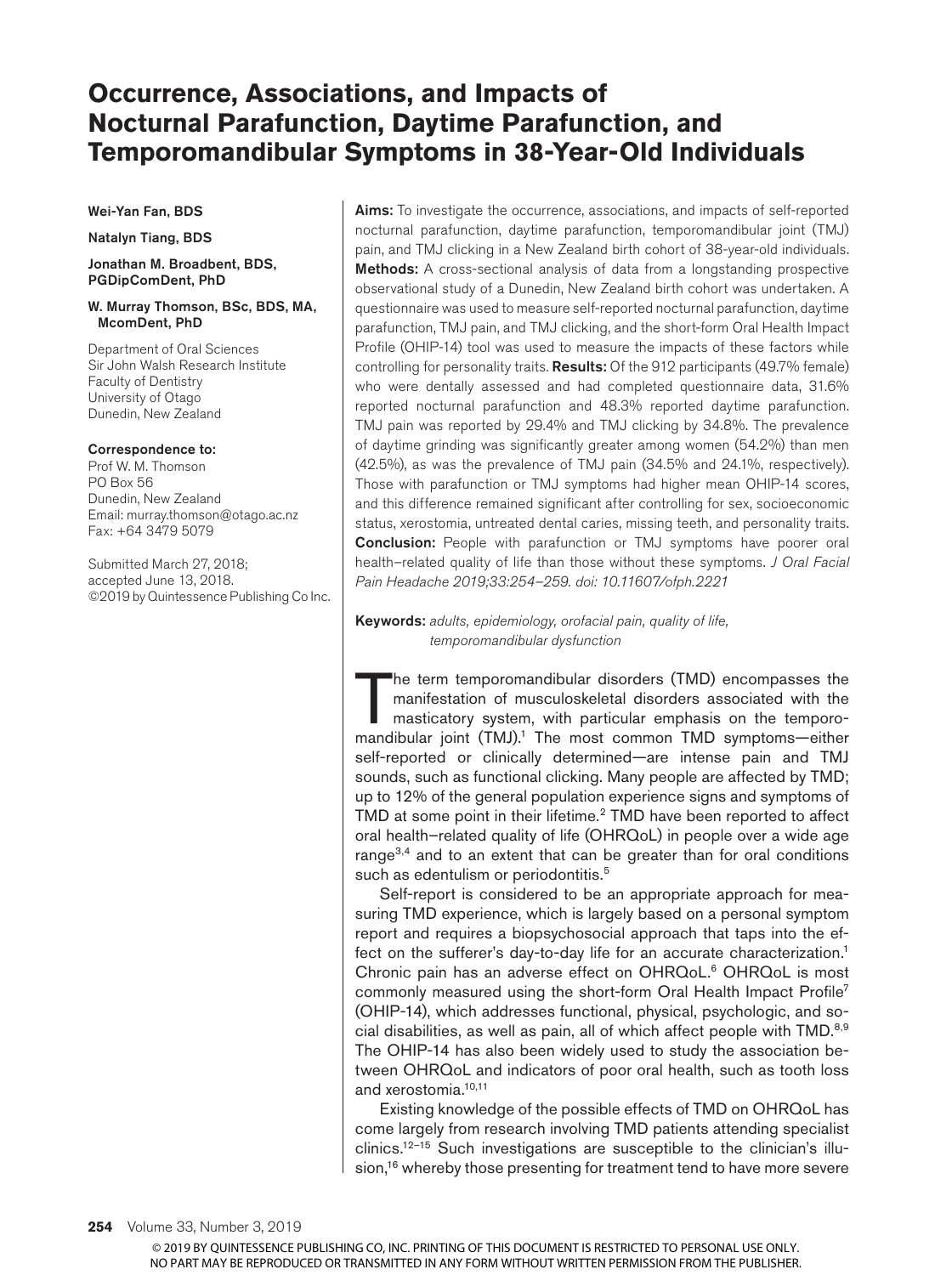and more recalcitrant symptoms, leading the treating clinicians to assemble an unduly pessimistic picture of a condition's occurrence in the general population. For example, one study reported that treatment-seeking patients have considerably greater OHIP scores than those in the general population.8 Half of patients with anterior disc displacement have little to no pain upon muscular palpation,<sup>17</sup> but even patients with these clinical findings have been shown to have OHIP scores twice those of the general population on average.8 Having data from a representative birth cohort with a high retention rate would allow the investigation of valid and generalizable symptom data to enhance understanding of the nature and impact of TMD among the general population. Accordingly, the aim of the present study was to describe the occurrence, associations, and impact of nocturnal parafunction, daytime parafunction, and TMD symptoms in a birth cohort of 38-year-old individuals.

## **Materials and Methods**

The Dunedin Multidisciplinary Health and Development Study (DMHDS) is a longitudinal study of a birth cohort of children born at the Queen Mary Hospital, Dunedin, New Zealand between April 1, 1972 and March 31, 1973.18 The sample of 1,037 children forms the basis for the longitudinal study, and the children were assessed within a month of their third birthdays. Data on their health and development (including dental examinations) have been collected periodically since then. This study uses data collected from dental examinations at ages 26 and 38. Ethical approval for the study was obtained from the Otago Ethics Committee, and written informed consent was obtained from the participants.

At age 38, participants were asked questions pertaining to their experiences with nocturnal grinding, daytime clenching/grinding, TMJ pain, and TMJ clicking with the response options always, frequently, occasionally, and never. Those responding always, frequently, or occasionally were deemed to have the condition being measured.

The OHIP-14<sup>7</sup> was used to evaluate participants' OHRQoL at age 38. The OHIP-14 comprises 14 items relating to the 7 dimensions of OHRQoL. Participants reported how often they had experienced a problem in the previous 4 weeks. Responses were coded as very often (score of 4), fairly often (3), occasionally (2), hardly ever (1), or never (0). The OHIP-14 score was calculated by summing the responses over all 14 items, and the prevalence of the impacts was computed by identifying those who experienced one or more impacts very often or fairly often. Item weights were not used.

Personality traits were measured at age 26. Participants completed the 177-item modified version (Form NZ) of the Multidimensional Personality Questionnaire (MPQ), a self-report personality tool.19,20 There are 10 MPQ subscales, and their relative independence has been previously described.19 The subscales define the three superfactors negative emotionality, positive emotionality, and constraint. Negative emotionality consists of the aggression, alienation, and stress reaction subscales. Individuals with high scores are more easily stressed and harassed and are more likely to experience strong negative emotions such as anxiety or anger. The positive emotionality factor comprises the wellbeing, social potency, achievement, and social closeness subscales. Individuals with high scores tend to interact positively with their environment and are amenable to the positive emotions arising from those experiences, while those with low scores report fear of these pleasurable interactions, have a low degree of self-efficacy, and are less likely to be happy. The constraint factor comprises the traditionalism, harm avoidance, and control subscales. Individuals with high scores tend to be restrained, cautious, and conventional, while those with low scores tend to be impulsive, fearless, and sensation-seeking and reject conventional behavioral strictures.19

Data on caries and missing teeth were collected during dental examinations carried out by two calibrated examiners (W.M.T., J.M.B.) who examined approximately half of the study participants each. Before each participant was examined, forms were updated to account for the teeth that were already missing from the previous assessments at age 32. The accumulated tooth loss due to caries by age 38 was estimated by observing the presence or absence of each tooth at age 38 and asking about the reason for its absence. Teeth were then examined for caries and restorations, with the buccal, lingual, distal, and mesial surfaces categorized for anterior teeth (canines and incisors) and the occlusal surface included for posterior teeth (premolars and molars). In the event that a surface could not be visualized by the examiner (eg, due to excessive calculus or being covered by gingival tissue), the surface was not included in the examination and later analyses. Xerostomia was measured using the question: "How often does your mouth feel dry?" The responses frequently or always indicated xerostomia.11

Participants were categorized into socioeconomic status (SES) groups based on occupational information obtained during the age-38 interview and using standard New Zealand occupationally based indices, which comprise a 6-interval scoring system (where, for example, a doctor scores 1 and a laborer scores 6).<sup>21,22</sup> The resulting scores were used to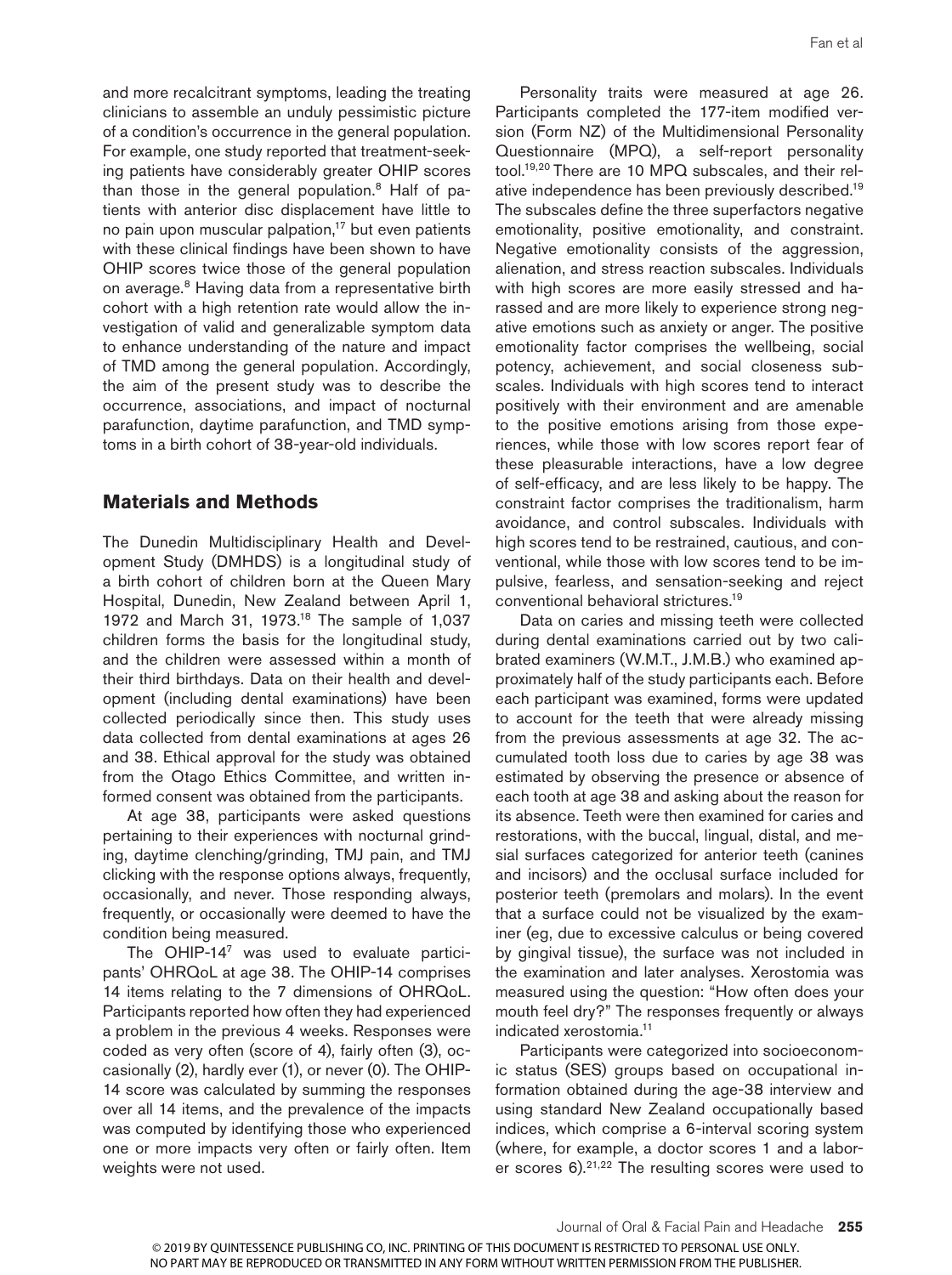## Table 1 Self-Reported Parafunction and Temporomandibular Disorders Symptoms by Sex and Socioeconomic Status (SES)

|              | Overall no. (%) | Night grinding,<br>n(%) | Daytime grinding,<br>n (%) | TMJ pain, n (%) | TMJ clicking,<br>n(%) | Any        |
|--------------|-----------------|-------------------------|----------------------------|-----------------|-----------------------|------------|
| Sex          |                 |                         |                            |                 |                       |            |
| Male         | 460 (50.3)      | 143 (31.1)              | 195 (42.5)*                | $111 (24.1)^*$  | 157 (34.1)            | 309 (67.2) |
| Female       | 455 (49.7)      | 146 (32.1)              | 246 (54.2)                 | 157 (34.5)      | 161 (35.4)            | 338 (74.3) |
| All combined | 915 (100.0)     | 289 (31.6)              | 441 (48.3)                 | 268 (29.3)      | 318 (34.8)            | 647 (70.7) |
| <b>SES</b>   |                 |                         |                            |                 |                       |            |
| Low          | 178 (19.5)      | 53 (29.8)               | 88 (49.4)                  | 56(31.5)        | 70(39.3)              | 127(71.3)  |
| Med          | 458 (50.1)      | 147 (32.1)              | 211(46.3)                  | 131 (28.6)      | 163 (35.6)            | 324 (70.7) |
| High         | 275(30.1)       | 88 (32.0)               | 140 (50.9)                 | 81 (29.5)       | 84 (30.5)             | 194 (70.5) |
| All combined | 911 (99.6)      | 288 (31.6)              | 439 (48.3)                 | 268 (29.4)      | 317 (34.8)            | 645 (70.8) |
|              |                 |                         |                            |                 |                       |            |

*\*P* < .05.

### Table 2 Mean OHIP-14 Score and Prevalence of One or More OHIP-14 Impacts by Nocturnal Parafunction, Daytime Parafunction, TMJ Pain, and TMJ Clicking

|                        | Mean OHIP-14 score<br>(SD) | 1+ OHIP-14 impacts,<br>n(%) |
|------------------------|----------------------------|-----------------------------|
| Nocturnal parafunction |                            |                             |
| No                     | $7.8(7.9)$ *               | 142 (22.7)                  |
| Yes                    | 9.4(8.9)                   | 74 (25.6)                   |
| Daytime parafunction   |                            |                             |
| <b>No</b>              | $7.2(7.5)$ *               | 99(21.0)                    |
| Yes                    | 9.6(8.9)                   | 117 (26.5)                  |
| TMJ pain               |                            |                             |
| No.                    | $7.3(7.3)$ *               | 129 (19.9)*                 |
| Yes                    | 10.8(9.8)                  | 87 (32.5)                   |
| TMJ clicking           |                            |                             |
| <b>No</b>              | $7.4 (7.4)^*$              | 119 (19.9)*                 |
| Yes                    | 10.1(9.4)                  | 97(30.5)                    |
| Any of the above       |                            |                             |
| No                     | 6.2(6.6)                   | $42(15.7)^{*}$              |
| Yes                    | 9.2(8.7)                   | 174 (26.9)                  |
| All combined           | 8.3(8.3)                   | 216(23.6)                   |

*\*P* < .05. SD = standard deviation.

assign each individual to one of three SES groups using predetermined thresholds: Scores of 1 and 2 were allocated to the high SES group; those scoring 3 or 4 were allocated to the medium SES group; and the remainder (scores 5 or 6) to the low SES group.

Chi-square tests were used to examine the statistical significance of differences observed between categorical dependent variables (such as the prevalence of impacts), and analysis of variance (ANOVA) was used for continuous dependent variables. Linear regression modeling was used to examine the association between TMD aspects and total OHIP-14 score while controlling for clinical oral health characteristics, sex, smoking status, and standardized MPQ superfactor scores.

## **Results**

A total of 928 participants (over 90% of whom self-identified as being of European origin) were clinically assessed in the age-38 dental examinations. Data on TMD aspects were available for 912 (98.5%) of those individuals, 49.7% of whom were women.

Summary data on self-reported nocturnal parafunction, daytime parafunction, and temporomandibular symptoms are presented in Table 1 by sex and SES. The highest prevalence was for daytime grinding, followed by TMJ clicking, night grinding, and then TMJ pain. Female individuals had a higher prevalence than male individuals for all TMD symptoms, but only the differences for daytime grinding and TMJ pain were statistically significant. Almost three-quarters of participants reported having experienced one or more of the four aspects.

Summary data on OHIP-14 scores are presented in Table 2 by nocturnal parafunction, daytime parafunction, and temporomandibular symptom type. Participants with parafunction or TMD symptoms had higher OHIP-14 scores than those without. TMJ pain appeared to have the greatest impact, and nighttime grinding the least. Just under one-quarter of the cohort reported one or more OHIP-14 impacts; this proportion was higher among those with TMJ pain or TMJ clicking.

Summary data on mean standardized personality scores are presented in Table 3. Participants reporting nocturnal parafunction, daytime parafunction, or temporomandibular symptoms scored higher on negative emotionality. Those reporting TMJ pain or clicking scored lower on positive emotionality. Lower constraint scores were apparent in those reporting daytime grinding.

The outcomes of the multivariate models for the mean OHIP-14 scores are presented in Table 4. After controlling for sex, SES, xerostomia, untreated dental caries, missing teeth, and personality traits, daytime parafunction and TMD symptoms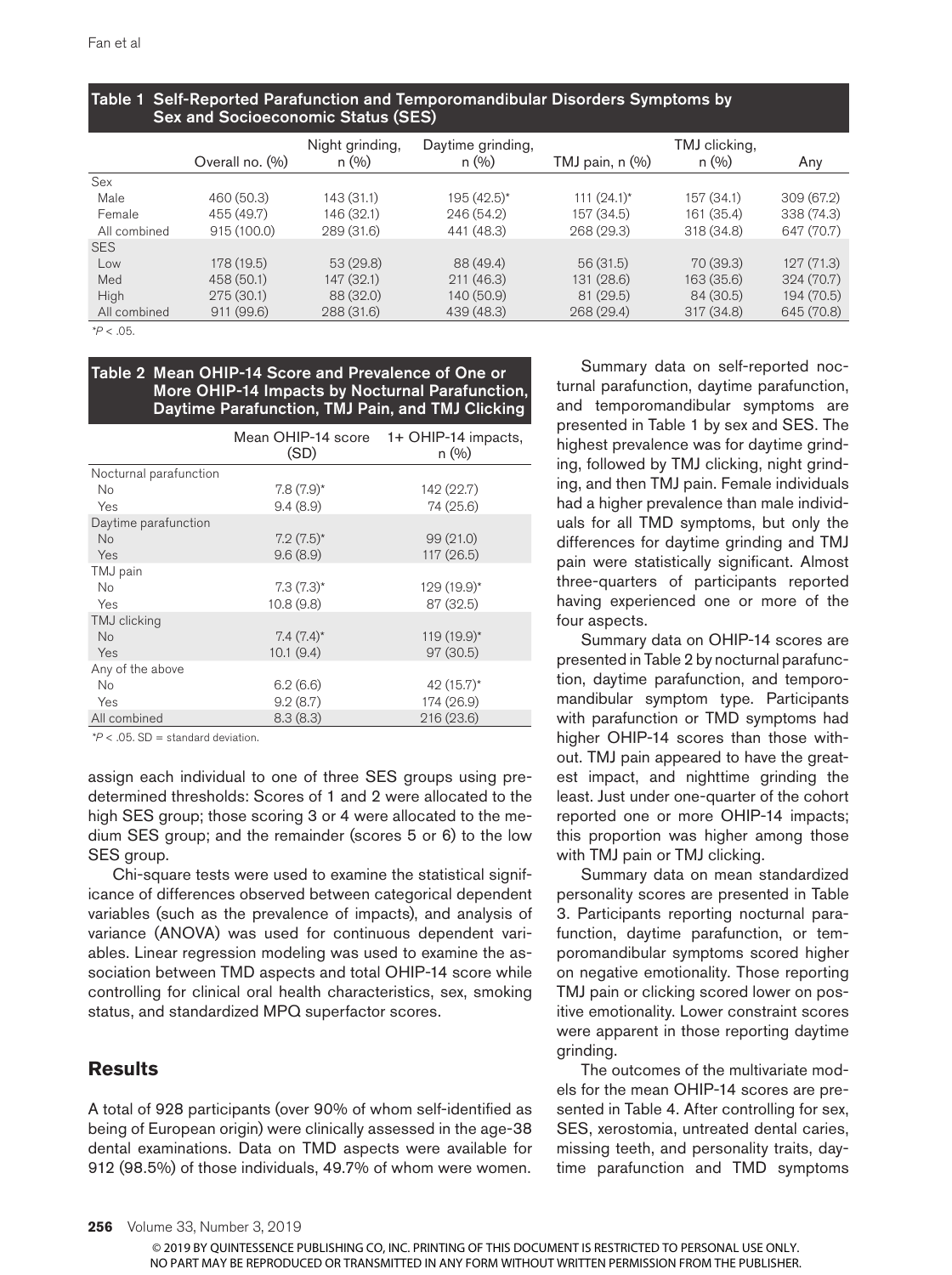were associated with a higher OHIP-14 score (indicating poorer OHRQoL).

A multivariate model for mean OHIP-14 score was also undertaken for participants experiencing any parafunction or TMD symptoms (Table 5). After controlling for sex, SES, xerostomia, clinical oral conditions, and personality traits, experiencing any parafunction or TMD symptoms was still associated with a higher OHIP-14 score.

## **Discussion**

This study found that the prevalence of nocturnal parafunction, daytime parafunction, or temporomandibular symptoms in a complete birth cohort of 38-year-old individuals from New Zealand was high, with almost three in four people having experienced one or more of the four aspects investigated. In turn, these aspects were strongly associated with poorer OHRQoL, reflected in the participants' higher mean OHIP-14 scores.

Two strengths of this study are that the data were collected from a representative birth cohort and that the retention rate of this cohort is very high. In other studies investigating TMD and their effect on OHRQoL, participants are gathered from specialist clinics, which makes them systematically different from those in the general population, since treatment-seeking patients have been shown to report poorer OHRQoL and have more pathology than the general population.<sup>8,15</sup> The present study used a representative sample, ensuring generalizability. Another strength of the study was that the association with OHRQoL persisted even after controlling for characteristics such as sex, SES, xerostomia, untreated dental caries, missing teeth, and personality traits. This study also included detailed measurements of personality characteristics and clinical oral conditions and confirmed that OHRQoL is negatively affected by higher negative emotionality scores and poor oral conditions, such as decayed coronal surfaces and missing teeth.

Comparison with the findings of other studies is a challenge. This study differs from others in that no specific clinical examinations of the TMJ and associated

### Table 3 Mean Standardized Multidimensional Personality Questionnaire (MPQ) Scores by Nocturnal Parafunction, Daytime Parafunction, TMJ Pain, and TMJ Clicking

|                        | Mean MPQ Z scores (SD)    |                          |               |
|------------------------|---------------------------|--------------------------|---------------|
|                        | Negative<br>emotionality  | Positive<br>emotionality | Constraint    |
| Nocturnal parafunction |                           |                          |               |
| No                     | $-0.1(1.0)^{*}$           | 0.0(1.0)                 | 0.0(1.0)      |
| Yes                    | 0.1(1.0)                  | 0.0(1.0)                 | $-0.0(1.0)$   |
| Daytime parafunction   |                           |                          |               |
| No                     | $-0.1$ (1.0) <sup>*</sup> | 0.0(1.0)                 | $0.1 (1.0)^*$ |
| Yes                    | 0.1(1.0)                  | $-0.0(1.0)$              | $-0.1(1.0)$   |
| TMJ pain               |                           |                          |               |
| No                     | $-0.1(0.9)$ *             | $0.1(1.0)^*$             | 0.0(1.0)      |
| Yes                    | 0.3(1.1)                  | $-0.1(1.0)$              | $-0.0(1.0)$   |
| TMJ clicking           |                           |                          |               |
| No                     | $-0.1$ (1.0)*             | $0.1$ $(1.0)^*$          | 0.0(1.0)      |
| Yes                    | 0.2(1.1)                  | $-0.1(1.0)$              | $-0.0(1.0)$   |
| Any of the above       |                           |                          |               |
| No.                    | $-0.2(0.9)$ *             | 0.1(1.0)                 | 0.1(0.9)      |
| Yes                    | 0.1(1.0)                  | $-0.0(1.0)$              | $-0.0(1.0)$   |

*\*P* < .05. SD = standard deviation.

structures were conducted to diagnose participants. Instead, measurement relied on the self-reported experience of nocturnal parafunction, daytime parafunction, and temporomandibular symptoms. Time constraints and practicality prevented a proper diagnosis of TMD using the Research Diagnostic Critera for TMD diagnostic tool, and this is considered to be a weakness of this study. In addition, using the 49-item OHIP<sup>23</sup> instead of the shorter OHIP-14 may have led to a more valid measurement of participants' OHRQoL and may have revealed stronger associations between TMD and OHRQoL than found in the present study.

Although some studies have shown a higher prevalence of TMD in female individuals than male individuals, $24,25$  most have failed to demonstrate a sex difference.<sup>26</sup> It is noteworthy that the present study observed a higher prevalence of daytime grinding and TMJ pain experience among female participants. According to a previous study, this may be justified by genetic differences, since genetic factors that are sex-linked to females have been identified as risk factors in the development of TMD and general vulnerability to pain.<sup>27</sup> With other factors being equal, it may also be that female individuals tend to report symptoms more readily than male individuals. The United States–based Orofacial Pain Prospective Evaluation and Risk Assessment (OPPERA) study observed no sex difference in TMD symptom prevalence or incidence,26 suggesting that this issue remains unresolved.

Aside from sample size, the main difference between this study and others is that the present study was focused on a specific age and a representative cohort. Findings from other studies on the association between age and TMD experience have been contradictory. One study reported that TMD symptoms increased in severity with age; a systematic review showed that older people had fewer TMD symptoms; and then a recent study reported that age was not associated with TMD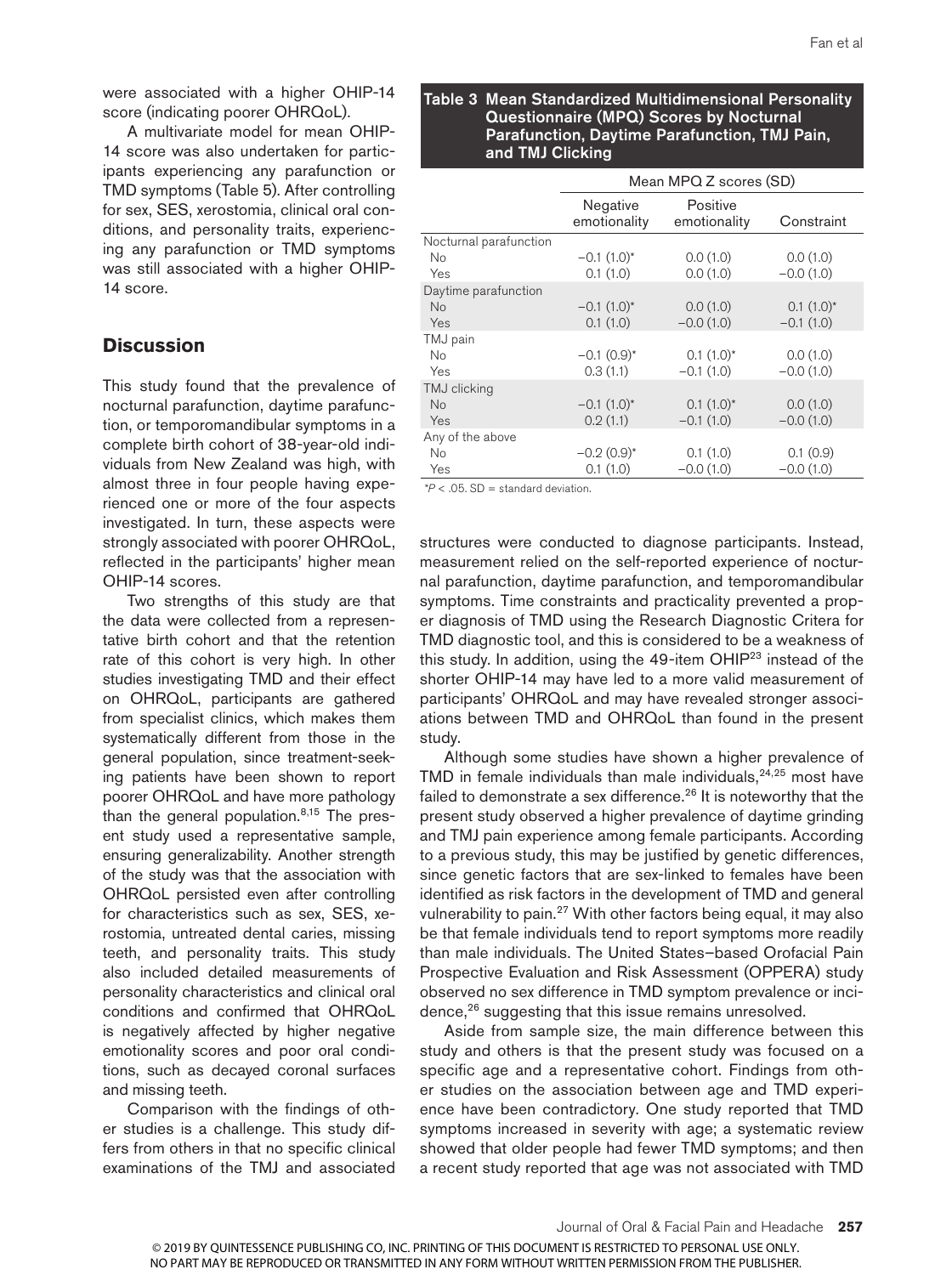### Table 4 Linear Regression Models for Oral Health Impact Profile-14 (OHIP-14) Scores for Nocturnal Parafunction, Daytime Parafunction, TMJ Pain, and TMJ Clicking

|                                              | B coefficient (95% CI) | $P$ value |
|----------------------------------------------|------------------------|-----------|
| Model 1: Nocturnal parafunction <sup>a</sup> |                        |           |
| Constant                                     | 6.0(5.2, 6.9)          | < 0.01    |
| Night grinding                               | $0.3(-0.7, 1.4)$       | .51       |
| Low SES at age 38                            | $0.8(-0.5, 2.2)$       | .22       |
| Female                                       | $0.7(-0.3, 1.7)$       | .16       |
| Xerostomia at age 38                         | 3.3(1.7, 4.8)          | < 0.01    |
| No. of decayed coronal surfaces              | 0.3(0.2, 0.4)          | < .01     |
| No. of missing teeth at age 38               | 0.8(0.6, 1.1)          | < .01     |
| Negative emotionality                        | 1.8(1.2, 2.3)          | < .01     |
| Positive emotionality                        | $-0.6(-1.1, -0.1)$     | .02       |
| Model 2: Daytime parafunction <sup>b</sup>   |                        |           |
| Constant                                     | 5.6(4.7, 6.5)          | < 0.01    |
| TMJ day grinding                             | 1.4(0.4, 2.3)          | .01       |
| Low SES at age 38                            | $0.8(-0.5, 2.2)$       | .21       |
| Female                                       | $0.5(-0.4, 1.5)$       | .28       |
| Xerostomia at age 38                         | 3.1(1.6, 4.7)          | < .01     |
| No. of decayed coronal surfaces              | 0.3(0.2, 0.4)          | < .01     |
| No. of missing teeth at age 38               | 0.8(0.6, 1.1)          | < .01     |
| Negative emotionality                        | 1.7(1.2, 2.2)          | < .01     |
| Positive emotionality                        | $-0.6(-1.1, -0.1)$     | .03       |
| Model 3: TMJ pain <sup>c</sup>               |                        |           |
| Constant                                     | 5.7(4.9, 6.5)          | < .01     |
| TMJ pain                                     | 1.8(0.7, 2.9)          | < .01     |
| Low SES at age 38                            | $0.9(-0.4, 2.3)$       | .17       |
| Female                                       | $0.5(-0.5, 1.5)$       | .33       |
| Xerostomic at age 38                         | 3.0(1.4, 4.6)          | < .01     |
| No. of decayed coronal surfaces              | 0.3(0.2, 0.4)          | < .01     |
| No. of missing teeth at age 38               | 0.8(0.5, 1.1)          | < .01     |
| Negative emotionality                        | 1.6(1.1, 2.2)          | < .01     |
| Positive emotionality                        | $-0.5(-1.0,-0.0)$      | .04       |
| Model 4: TMJ clicking <sup>d</sup>           |                        |           |
| Constant                                     | 5.7(4.8, 6.5)          | < .01     |
| TMJ clicking                                 | 1.4(0.4, 2.5)          | .01       |
| Low SES at age 38                            | $0.8(-0.5, 2.2)$       | .22       |
| Female                                       | $0.7$ ( $-0.3$ , 1.6)  | .18       |
| Xerostomia at age 38                         | 3.2(1.6, 4.7)          | < .01     |
| No. of decayed coronal surfaces              | 0.3(0.2, 0.4)          | < .01     |
| No. of missing teeth at age 38               | 0.8(0.6, 1.1)          | < .01     |
| Negative emotionality                        | 1.7(1.2, 2.2)          | < .01     |
| Positive emotionality                        | $-0.5$ $(-1.0, 0.0)$   | .03       |

CI = confidence interval; SES = socioeconomic status.

<sup>a</sup>Adjusted  $R^2$  = 0.255.  $\frac{b}{c}$ Adjusted  $R^2$  = 0.253.

 $c$ Adjusted  $R^2$  = 0.252.

## Table 5 Linear Regression Model for OHIP-14 Score for Any TMD Symptom

|                                 | B Coefficient (95% CI) | $P$ value |
|---------------------------------|------------------------|-----------|
| Constant                        | $5.1$ (4.0, 6.1)       | < .01     |
| 1+ TMD symptoms                 | 1.6(0.6, 2.7)          | < .01     |
| Low SES at age 38               | $0.9(-0.4, 2.2)$       | .2        |
| Female                          | $0.6(-0.4, 1.6)$       | .2        |
| Xerostomia at age 38            | 3.1(1.6, 4.7)          | < .01     |
| No. of decayed coronal surfaces | 0.3(0.2, 0.4)          | < .01     |
| No. of missing teeth at age 38  | 0.8(0.6, 1.1)          | < .01     |
| Negative emotionality           | 1.7(1.2, 2.2)          | < .01     |
| Positive emotionality           | $-0.6(-1.1, -0.1)$     | .03       |

CI = confidence interval.

symptoms.<sup>4,24,28</sup> Hence, the role of aging in TMD occurrence requires further investigation. While this cannot be investigated in the current study, the longitudinal nature of the DMHDS means that the natural history of nocturnal parafunction, daytime parafunction, and temporomandibular symptoms can be investigated in future assessment phases.

A strong association between TMD symptoms and OHRQoL was observed, which is consistent with earlier reports.<sup>28,29</sup> Pain is the most common complaint among TMD sufferers, especially if the pain experience affects oral functioning. TMD affects speech, mastication, swallowing, and being able to undertake oral hygiene self-care without difficulty.<sup>13</sup> Dworkin et al found that TMD sufferers reported experiencing pain more frequently than nonsufferers and that this difference persisted despite the similar range of normal functional motion found in both groups.30 Moreover, those with TMD complained of pain more frequently during similar extensions of mandibular movements. This finding is supported by the current study. Of all the TMD symptoms assessed, pain was found to be most strongly associated with the OHIP-14 score.

## **Conclusions**

Nocturnal parafunction, daytime parafunction, and temporomandibular symptoms were strongly and independently associated with poorer OHRQoL among individuals in this 38-year-old cohort, even after controlling for notable confounding factors. TMD affects day-to-day life, with pain being the most important symptom. While the natural history of TMD is still unclear, the longitudinal nature of the DMHDS will allow some elucidation in future assessment phases.

## **Acknowledgments**

The authors thank the study participants for their continuing participation in the Dunedin Study and the study founder, Dr Phil Silva. The age-26 dental data collection was supported by the New Zealand Dental Association Research Foundation (Auckland, NZ) and the University of Otago (Dunedin, NZ). The age-32 dental data collection

<sup>&</sup>lt;sup>d</sup>Adjusted  $R^2$  = 0.246.